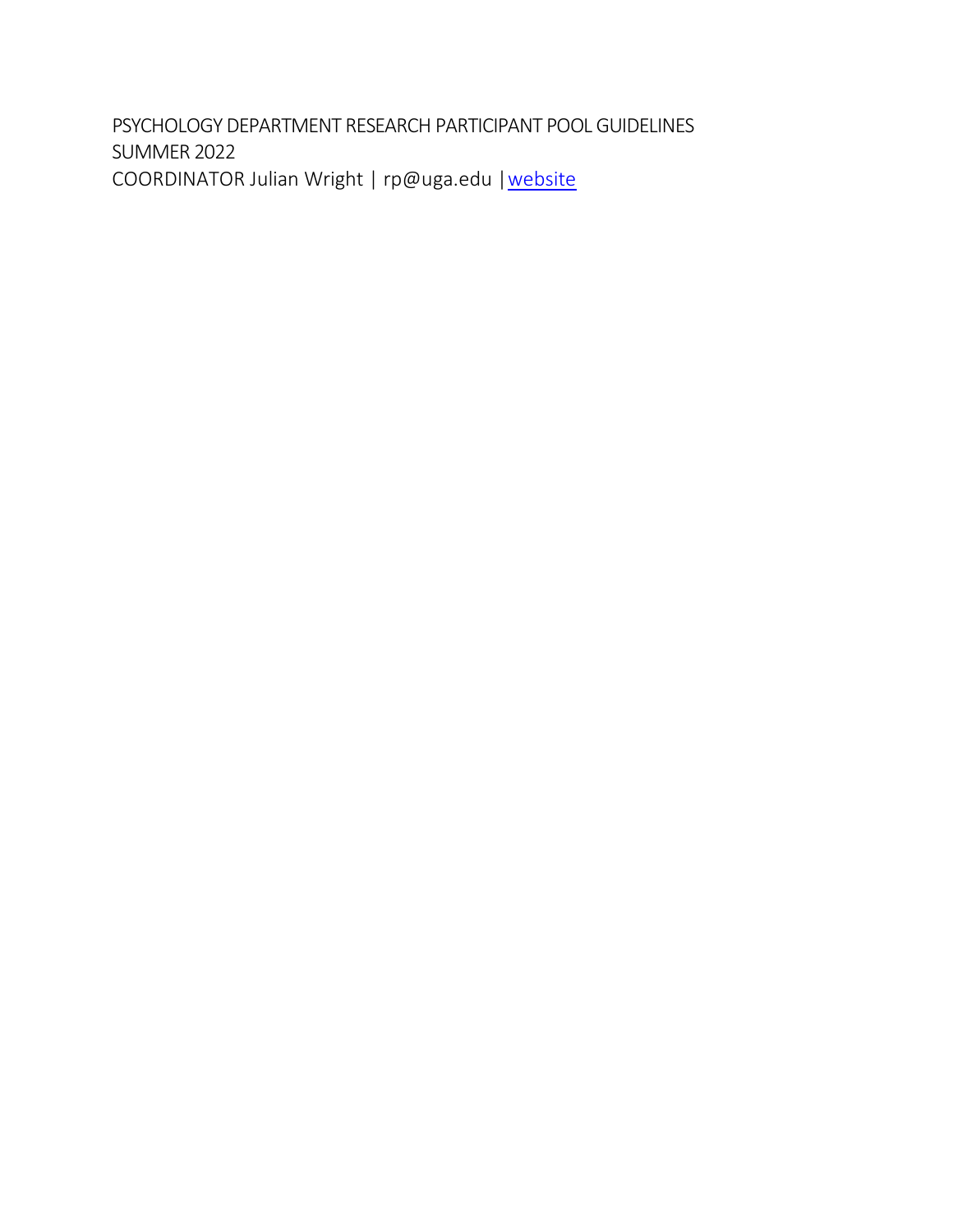## RESEARCH PARTICIPATION REQUIREMENT

For Summer 2022, you'll need to complete a **total of 6.5** hours of research credit by the end of the session. You can complete these credits through in person studies or a combination of inperson and online offerings. For Summer 2022, students may choose to earn their credits through a combination of online and in person options or all online (there is no cap on online credits for the summer session(s). All research pool participation is to be completed by 5pm on July 8<sup>th</sup> (session 1) / August 5<sup>th</sup> (session 2).

There are several ways for you to earn credit (described in more detail in the following pages):

## In-Person

• Participate in typical in-person studies conducted by the Psychology Department at the University of Georgia with appointments available via the SONA System

## Virtual Interactive

• Participate in virtual interactive studies (e.g., live video conference session with a researcher; daily diary studies with daily or weekly surveys) conducted by researchers in the UGA Psychology Department with appointments available via the SONA System

## **Online**

- Participate in online studies conducted by the Psychology Department at the University of Georgia via the SONA System
- Conduct a review of an empirical psychology article (1 review = 1 credit). These will be posted on the SONA system.
- Participate in online pseudo-studies. These are inactive research studies in which participant data will not be analyzed (30 minutes of a pseudo-study = 0.5 credits). These will be posted on the SONA system.

## Sona Screener (all participants)

• Participants will complete a screener survey when they first login to the system (0.5) credits)

## SESSION 1 RP POOL OPENS ON JUNE 12TH, 2022, AT 8 AM RP POOL CLOSES ON JULY 8TH, 2022, AT 5 PM

# SESSION 2 RP POOL OPENS ON JULY 12TH, 2022, AT 8 AM RP POOL CLOSES ON AUGUST 5TH, 2022, AT 5 PM

*\*\*If participants have concerns about accruing their 6.5 credits, they can email [rp@uga.edu](mailto:rp@uga.edu) to develop a plan to complete the requirements. Examples of situations that may be accommodated include (but are not limited to): participants with demanding work or lab schedules that limit availability to participate in studies scheduled during typical business hours or participants who are under the age of 18.*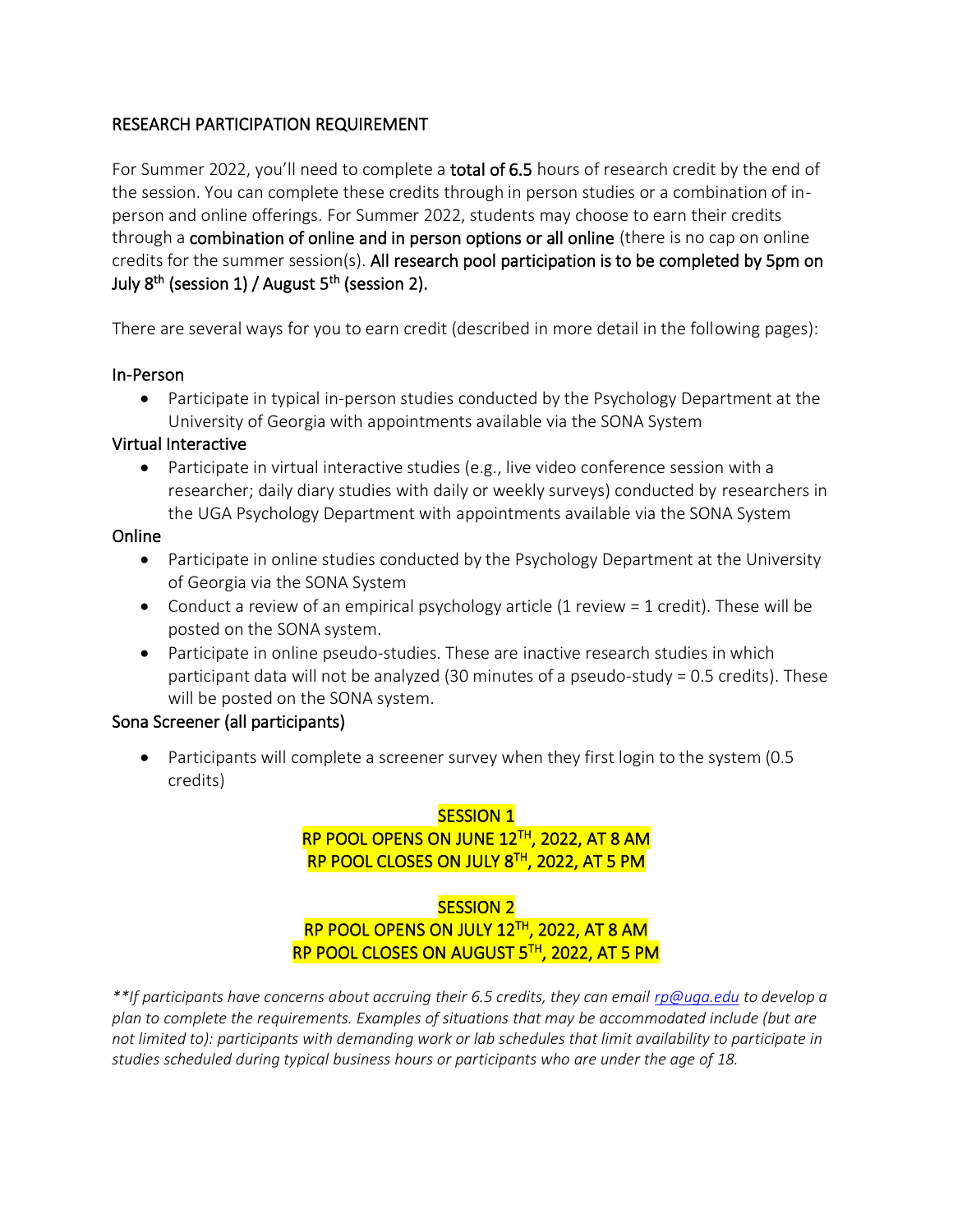# LOGGING INTO YOUR SONA SYSTEMS ACCOUNT

Your SONA SYSTEMS account will be created for you using your UGA e-mail address. You will receive log in information for your account on or around the first day of class.

On this website, you can sign up for lab studies, find talks to attend, and find how to complete your research reviews and/or pseudo studies. You can also view your lab study appointments and check the number of credits you have earned.

# TO ACCESS THE SITE

#### Go to http://uga.sona-systems.com

Make sure you are on the Psychology Department's Sona Systems website – they all look similar, so check on the front page for "UGA Psychology Research Participation" banners. This is what the first screen will look like:

| The University of Georgia                                                          | Department of Psychology UGA Psychology Research Participation                                                                                                                                                                                                                                                                                                                                                                                                                                                                                                                                          |
|------------------------------------------------------------------------------------|---------------------------------------------------------------------------------------------------------------------------------------------------------------------------------------------------------------------------------------------------------------------------------------------------------------------------------------------------------------------------------------------------------------------------------------------------------------------------------------------------------------------------------------------------------------------------------------------------------|
| UGA PSYCHOLOGY RESEARCH PARTICIPATION<br>User ID<br><b>USER ID</b><br>Password<br> | Announcement<br>This is the University of Georgia, Department of Psychology Experiment Sign-up Site.<br>The UGA Psychology Department RP Pool is CLOSED as of 5:00pm on Wednesday, April<br>25th, 2018.<br>IMPORTANT: If you are making up an Incomplete, be sure to NOTIFY THE RP<br>COORDINATOR after you have finished making up the necessary credits to have your<br>"Incomplete" changed to the grade you originally earned. Also, credits listed as<br>'Archived' still apply towards your research credit requirement; they are simply credits<br>that have been earned in a previous semester. |
| Log In                                                                             | STUDENTS: Click here if you have any RP related questions<br><b>Request Account</b>                                                                                                                                                                                                                                                                                                                                                                                                                                                                                                                     |
|                                                                                    | <b>Forgot Password?</b>                                                                                                                                                                                                                                                                                                                                                                                                                                                                                                                                                                                 |

Use the Log In information you receive to log in. Please log in within 3 days of receiving this information to confirm your account.

Note that Sona will add the "@uga.edu" for you, so don't enter this information when entering your email address

#### SIGNING UP FOR STUDIES

Go to http://uga.sona-systems.com

Log in using your Sona Systems account login information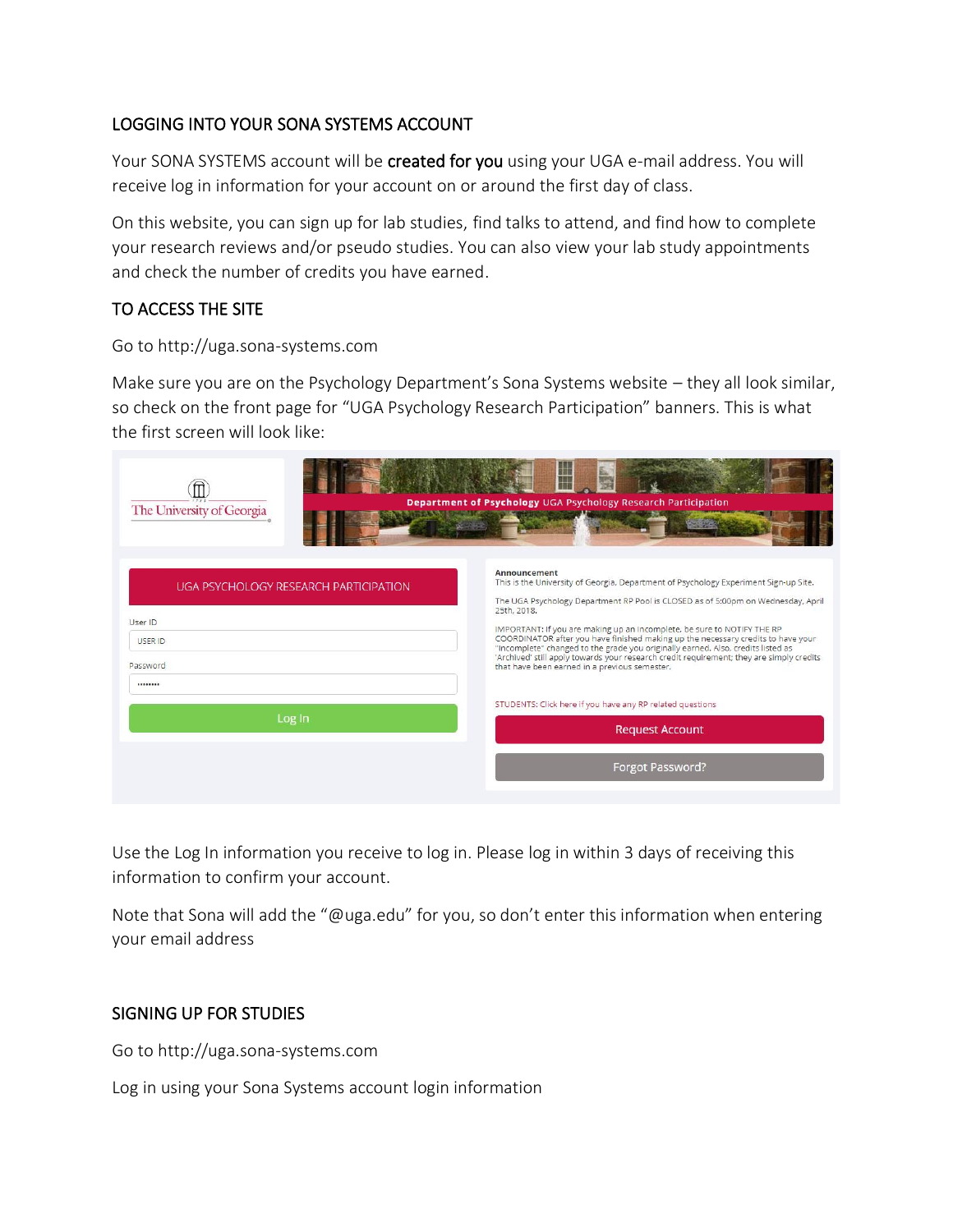Under "Study Sign-Up" click "View available studies"

There will be a list of all available studies and research alternatives. Explore the opportunities by clicking on the titles to read a detailed description of what the researcher is expecting from participants. There will also be information about how long the study will take and how many credits each study is worth.

Check the eligibility requirements to make sure you are eligible to participate in the study  $-$  just because you can sign up for the study on Sona does not guarantee eligibility. Researchers have the right to deny participation to interested students based on posted eligibility criteria.

If you are interested in participating and eligible to participate, click "Timeslots Available" then "View Timeslots for this Study" to see a list of available times the study is running.

Select the timeslot you would like to participate in and then click "Sign Up" to officially sign up for the study.

After completion of a study, the researcher will grant you credit on Sona Systems. You will be able to check your accumulated credits on your account any time. Researchers who are hosting online lab studies may set their own deadline as long as it is on or before the RP Pool closing date and time.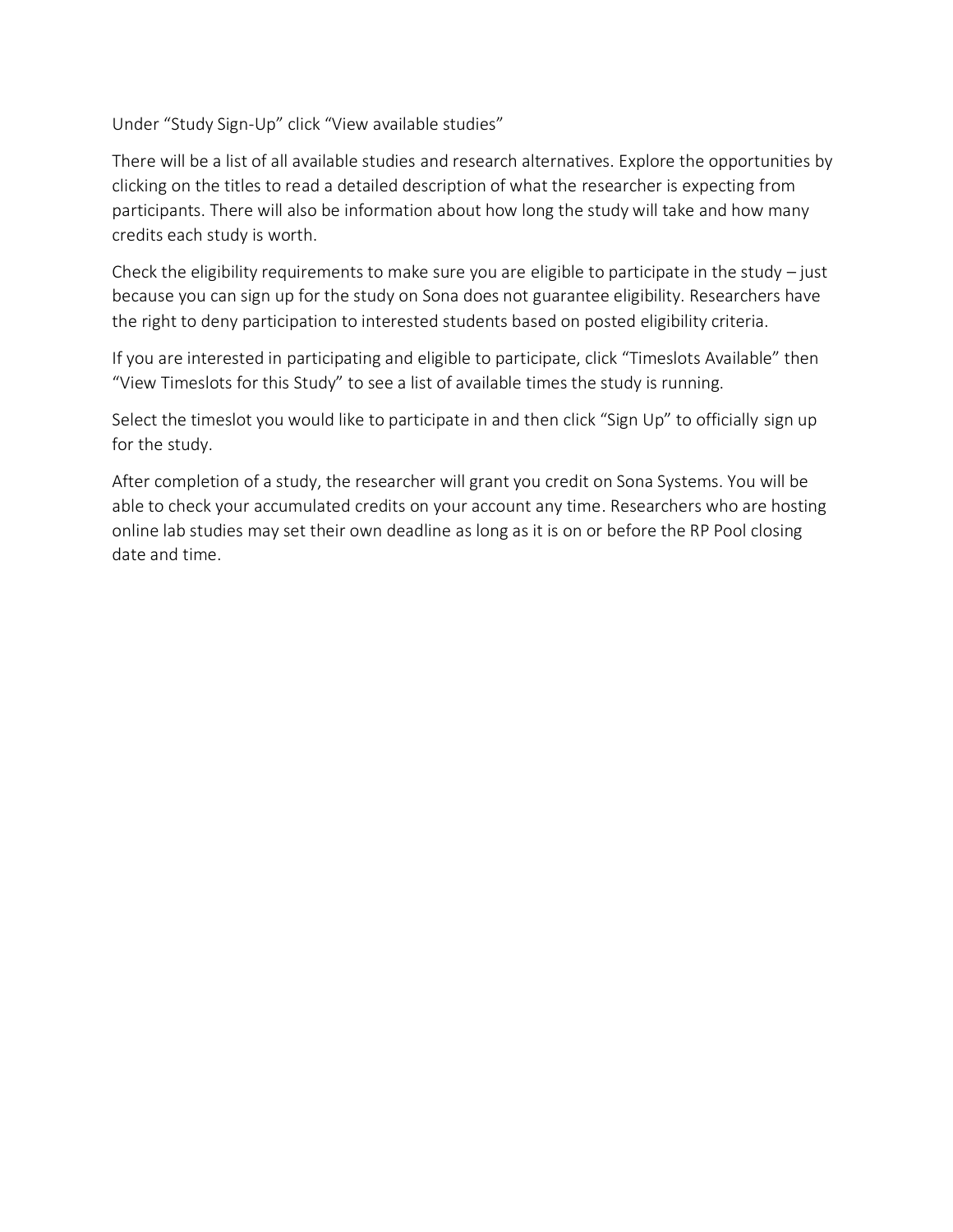#### **PARTICIPATING IN RESEARCH STUDIES**

Participate in studies conducted by the Psychology Department at the University of Georgia via the SONA System. Pay close attention to the study description to determine if the study is classified as in-person, virtual interactive, or an online survey.

## RESEARCH ALTERNATIVE: REVIEWING PSYCHOLOGICAL PAPERS

Article reviews are posted on Sona. The Sona description will instruct you on how to complete the article review.

The purpose of having the option to complete a review paper is for the people who do not want to participate in studies may also complete some in-depth reading and reflection about psychological research beyond the coverage in a textbook.

These links on Sona will walk you through an entire empirical article, asking you read and reflect on the abstract, introduction, methods, results, and discussion. After each section, you will answer a few questions about the paper. Questions will be timed to guarantee you are completing the task thoroughly.

Inappropriate or incomplete responses will need to be resubmitted or be accepted for less credit. NOTE: Any answers that is entirely or partly copied word-for-word from another source (or from another student) are not acceptable. This is plagiarism, which is a very serious academic offense. Your instructor may also be contacted to determine if any additional steps should be taken to deal with academic dishonesty.

## **RESEARCH ALTERNATIVE: PSEUDO-STUDIES**

Pseudo-studies are posted on Sona. Follow the direct link in the description to complete the study.

These opportunities are old research studies that are no longer active in which participant data will not be analyzed. Pseudo-studies are a great option for students who are interested in participating in research but may be too young to do so, or do not feel comfortable providing data for typical research studies.

## **INCOMPLETES**

IF YOU DO NOT EARN THE TOTAL NUMBER OF RESEARCH CREDITS THAT ARE REQUIRED FOR YOUR COURSE BY THE CLOSING DATE OF THE RP POOL, THIS WILL RESULT IN A REDUCTION OF YOUR FINAL GRADE FOR THE COURSE BY ONE LETTER.